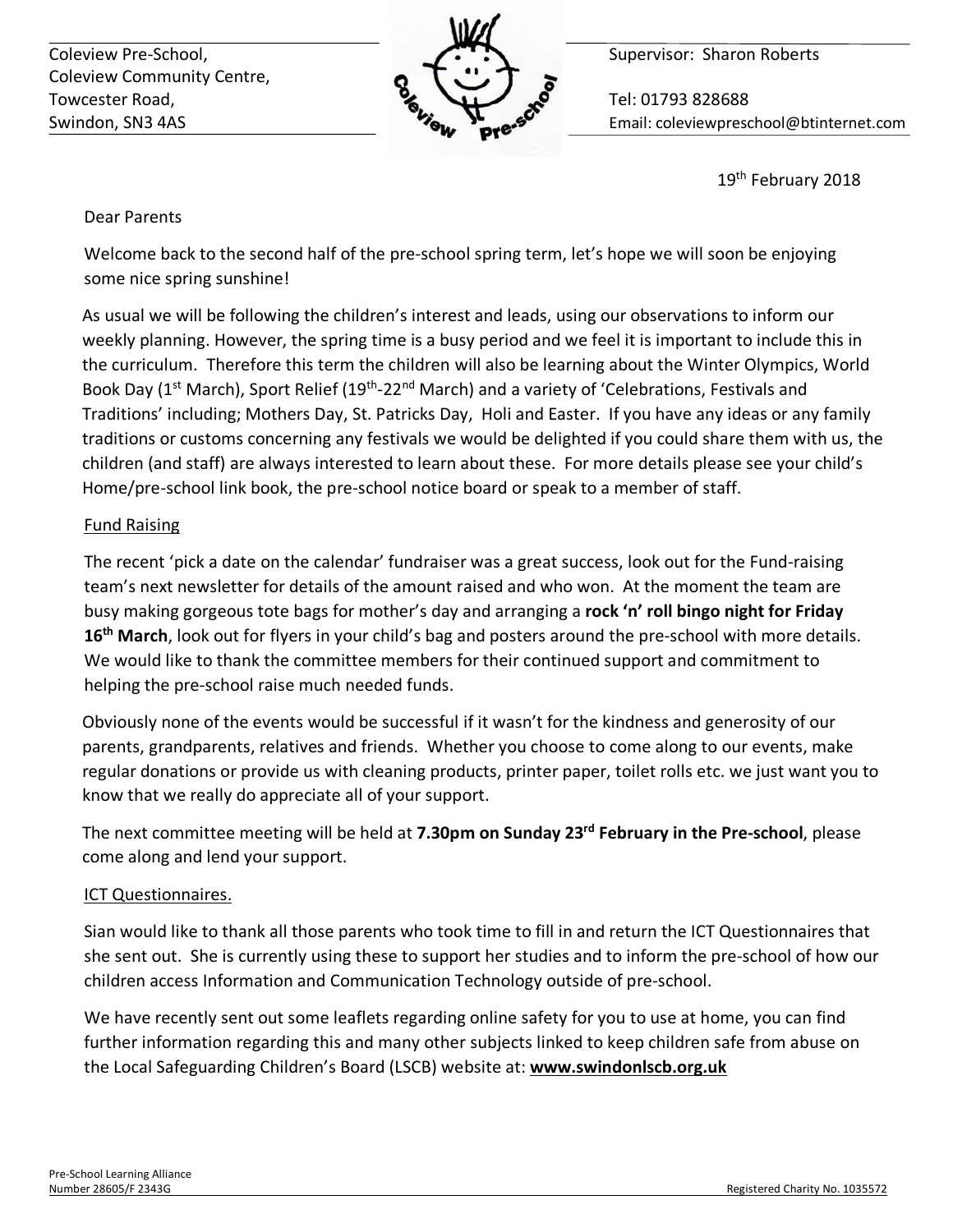#### Photographer

Just to give you plenty of notice the pre-school's photographers, Terry & Sue Ferris, will be in the setting on **THURSDAY 26th APRIL 2018** (a.m. only). They will initially take a large group photograph of all the children leaving pre-school and going on to school this summer (I can't believe I'm saying that already!), so if your child does NOT usually attend pre-school on a Thursday morning but you would like them to be included in the group photo please bring them along by 9.10 a.m. After the group photo individual photos of all of the children can be taken. Please inform a member of staff prior to this date if you do NOT want your child photographed (please note that there is NO obligation to buy). Our younger children are welcome to come along and be photographed between 9.45 and 11.30 a.m. Siblings are welcome too.

## **Staff Development days – Advanced notice.**

Pre-school will be closed on Thursday 24<sup>th</sup> and Friday 25<sup>th</sup> May 2018 so that staff can update their First Aid qualifications. We apologise for any disruption this may cause parents regarding childcare but First Aid training is an essential part of the EYFS framework, we have tagged these training days onto the front of half term to hopefully ease the disruption. We do have spaces available on this course for any childminders or other Early Years staff, please speak to me if you are interested or know someone else that is interested.

# **Collection of Children.**

We have had a couple of instances this last term where we have opened the door to let the children go home and no-one has been there waiting. We would appreciate it if whoever is collecting your child could be waiting at the door for when we open it to let the children go. Thank you.

## **Parents Notice Board**

If you get the chance please have a look at our parent's notice board in the pre-school foyer, it contains lots of useful information and advice plus our 'Parents Helper Rota' where parents who wish to do so can put their name down on a convenient date to help out during a pre-school session (we do apologise if these dates need to be changed/cancelled at short notice due to planned activities or visits from outside agencies). We have been lucky enough to have a few parents help out recently and we hope they have found it enjoyable and informative.

Please don't forget that we also have a **suggestions box** in the foyer and welcome any suggestions regarding: improving practice, working in partnership, procedures, equipment, the environment, fundraising etc.

## **Dates for your Diary**

Fund Raising Committee meeting – **Sunday 23rd February**, 7.30 p.m. in the Pre-School.

World Book Day – **Thursday 1st March**, in honour of this day children can come in dressed as their favourite character from a book. If your child does not attend on a Thursday, they are welcome to come in dressed up on one of the days that they do attend.